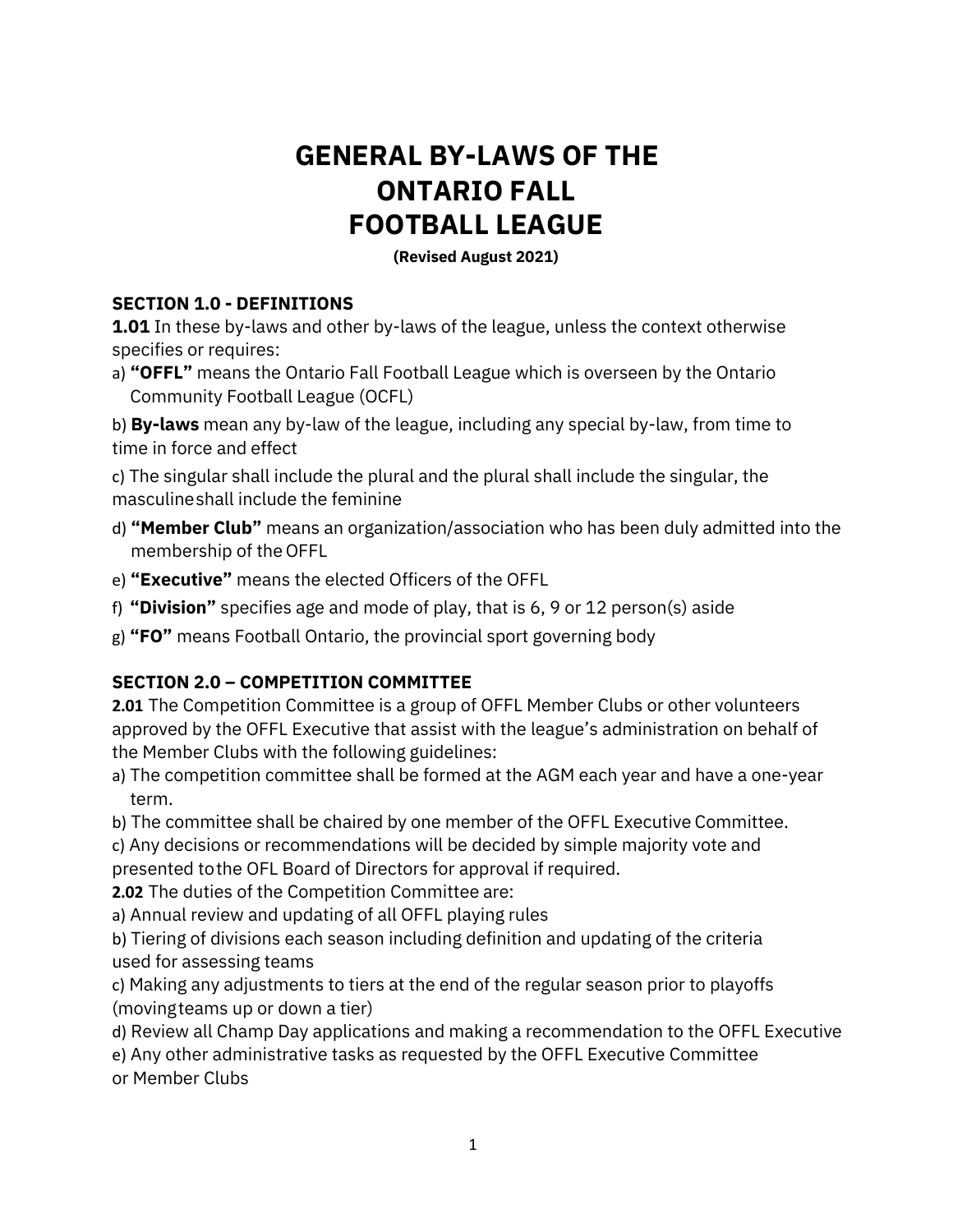# **SECTION 3.0 - RESIDENTIAL GUIDELINES**

**3.01** All Member Clubs must abide by and act consistently with a player's primary residency with respect to player registration as follows:

a) To register with an association, all players should be encouraged to play in the centre in which they hold official residence unless they live in an area deemed open or receive a release from the league.

b) Subject to Section 3.01, once players have registered with their centre they should not play for any other centre in that year, unless the team in their original centre is disbanded or a familial move necessitates. It is expected that centres speak to each other in these situations.

c) In all cases where a centre is approached by a player or his/her parents or guardians, who resides in another center's boundaries, said centre provide the player with the contact information for the centre in which they reside. That centre should advise the parent(s) there is a centre closer to where they reside. If the parent(s) elect to another centre (outside of their area) the player will be permitted to play outside their area.

d) If the player / parents or guardian choose to register with another centre outside the territory in which they reside, necessitating a move away from their home centre, the centre the player is going to must reach out to the player's home centre for a conversation. The goal is to have as many players involved in football as possible and all centres should support players participating where they would like. they must receive a release from the league. The player / parent(s) must request a release in writing. To align with FO policy the league will grant a release unless any of the following apply:

i) The player owes fees to the Member Club they no longer wish to play for

ii) The player has equipment that has not been returned to a Member Club they no longer wish to play for

iii) The player was actively recruited away from the club (see recruiting policy below)

iv) As a result of the player leaving the departed Member club can no longer field a team in that age division (minimum roster numbers)

e) Subject to Section 3.01, a player who was registered and played with a OFFL association in the prior OFFL season, moves residence from that OFFL area to the territory of another OFFL Member Club shall, within the first year, have the right to choose either their former association or their new home association to register with, without the need of a release from his/her home association. It is understood that centres will speak to each other in these cases. However, in the following year, they must play where they live and shall not play for any other territory unless by written release.

f) Exceptions:

i. "Sibling Rule" – Families are encouraged to play together, even if those players are playing in centres that are outside their home area. The goal is to keep families playing together. If a family elects to have one player in their home area but another in a Member Club outside their area, it is understood this is the parents' decision. Centres are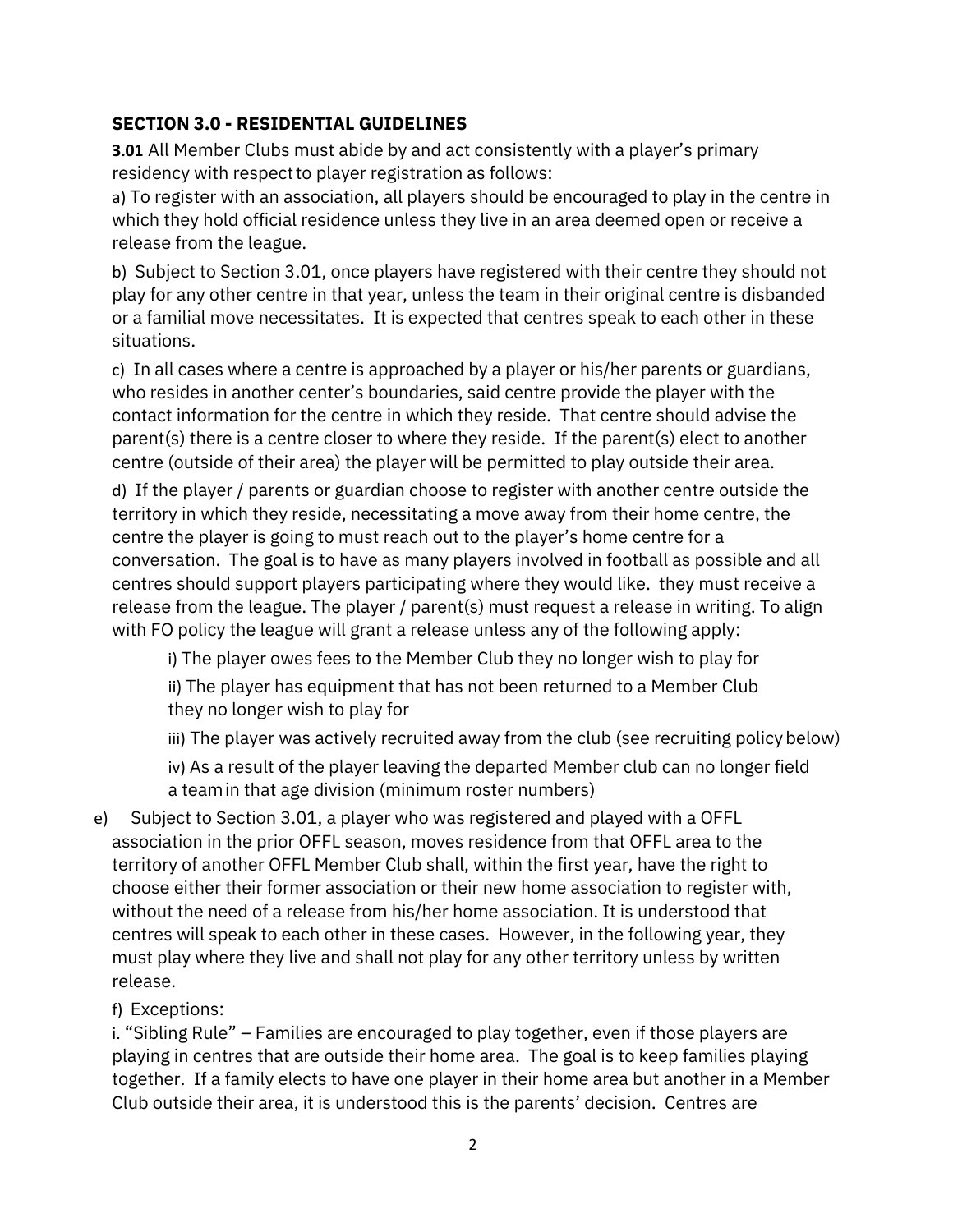expected to communicate with each other.

ii. Players who reside in a centre which does not field a team in their age group may play for any centre. Once the centre, in which said player resides, fields a team in said player's age group, said player has the option to continue to play in the centre in which he/she was registered. Should the player decide, at any time, to return to the centre in which they live, a written release shall be granted by the centre where said player was registered.

**3.02** Open territories are all other areas not covered by an Association registered with OFFL (listed in section 3.02 above). In the event an association does not field a team in a division that association's territory is open for the current season only.

**3.03** It is the objective of OFFL to provide football to as many players and centres as possible and accordingly will encourage and help any new centres that may be interested in forming teams. If an association registers enough players from a geographical "open" territory to form a team, the association may apply to OFFL to have the territory protected. **3.04** All new Member Clubs that enter a team into OFFL will be given protected geographical areas. Any players who were registered in an "open" area that now includes the new Member Club's protected area may register with the new association or register with the association with which he/she played in the immediate preceding second ("grandfathering").

**3.05** It is a breach of the FO code of ethics to recruit a player enrolled in another program, or a prospective athlete who has avowed his/her intention to enroll in another program. The OFFL also considers recruiting players from within another Member Club's territorial boundary as a violation. Any violation requires documented evidence be submitted to the league.

For any occurrence that the league deems in violation of the recruiting policy the following penalties shall apply:

Association violations

 $1<sup>st</sup>$  offence - \$500 fine to the Member Club payable immediately to the OFFL and the player must remain that season with their home centre

2<sup>nd</sup> offence - \$1,000 fine to the Member Club payable immediately to the OFFL, membership placed on probation, player must remain that season with their home centre, recommendation sent to the FO that the President of the Member Club be suspended for one (1) year. Details of repeated recruiting offence shared with the Ontario Spring Football League

 $3<sup>rd</sup>$  offence – \$1,500 fine to the Member Club payable immediately to the OFFL, membership in the OFFL put on probation, player must remain that season with their home centre, player must remain that season with their home centre, recommendation sent to FO that the President of the Member Club be suspended for one (1) year. Details of repeated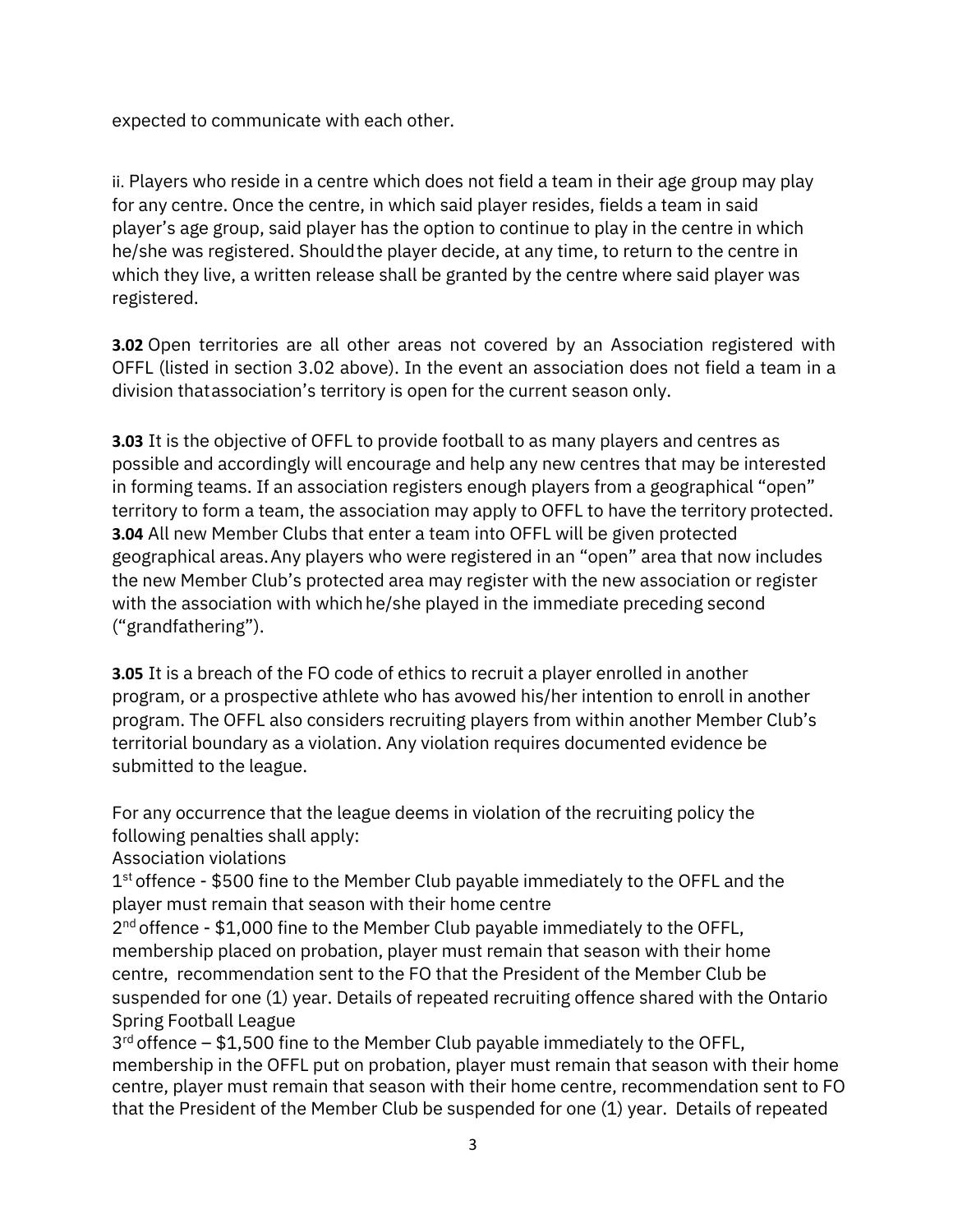recruiting offence shared with the Ontario Spring Football League.

Coaches violations (includes head coaches and assistant coaches)  $1<sup>st</sup>$  offence – coach suspended for four  $)4$ ) games, association fined \$500, player in question is suspended 2 games and not granted a release to play out of territory  $2<sup>nd</sup>$  offence – coach suspended for one (1) year, all other penalties outlined for the association and player for the  $2<sup>nd</sup>$  offence under association violations above

#### **SECTION 4.0 - TEAM NAMES, COLOURS AND SPONSORS**

**4.01** All member Associations must declare their full team names at the Annual General Meeting.

**4.02** All associations will declare the colours of their home jerseys upon initial registration with OFL and update this information each year at the time teams are declared. If there is a conflict in colour of jerseys, the home team must wear white or a different colour. The colours of jerseys are as follows:

| <b>Team Name</b>             | <b>Pants</b>    | <b>Shirts</b><br>(home/away) | <b>Helmets</b> |
|------------------------------|-----------------|------------------------------|----------------|
| <b>Brantford Bisons</b>      | <b>Black</b>    | Red                          | <b>Black</b>   |
|                              | <b>Black</b>    | Red                          | White          |
| <b>Burlington Stampeders</b> |                 |                              |                |
| Cambridge Lions              | Gold            | Scarlet                      | Gold           |
| <b>Clarington Knights</b>    | <b>Black</b>    | Grey/Black                   | <b>Black</b>   |
| <b>Durham Dolphins</b>       | White           | Aqua                         | White          |
| <b>Etobicoke Eagles</b>      |                 | Green                        | White          |
| Guelph Jr Gryphons           | Gold            | Gold                         | Gold           |
| <b>Hamilton Jr Ticats</b>    | <b>Black</b>    | <b>Black</b>                 | <b>Black</b>   |
| Kawartha                     |                 | Blue or White                | White          |
| Mississauga Huskies          | Grey            | Navy                         | Navy           |
| Niagara Generals             | <b>Black</b>    | <b>Black</b>                 | <b>Black</b>   |
| North Halton Crimson Tide    | <b>Black</b>    | White                        | White          |
| <b>Oakville Titans</b>       | <b>Black</b>    | <b>Black</b>                 | Silver         |
| Oshawa Hawkeyes              | Navy            | Navy/White                   | Navy           |
| <b>Port Dover Steelheads</b> | Silver          | Royal Blue                   | Silver         |
| Quinte Skyhawks              | <b>Black</b>    | <b>Black or White</b>        | <b>Black</b>   |
| Sarnia Sturgeon              | <b>Blue</b>     | Orange                       | <b>Blue</b>    |
| Scarborough Thunder          | Purple or White | Purple                       | Purple         |
| <b>TNT Express</b>           |                 |                              |                |
| <b>Toronto Jets</b>          | <b>Black</b>    | Green                        | White          |
| Vaughan Rebels               | Navy            | White                        | Navy           |
| <b>Waterloo Predators</b>    | <b>Black</b>    | White                        | Purple         |
| <b>Woodstock Wolverines</b>  | <b>Black</b>    | Red                          | <b>Black</b>   |
| <b>York Lions</b>            | <b>Black</b>    | White/Red                    | White          |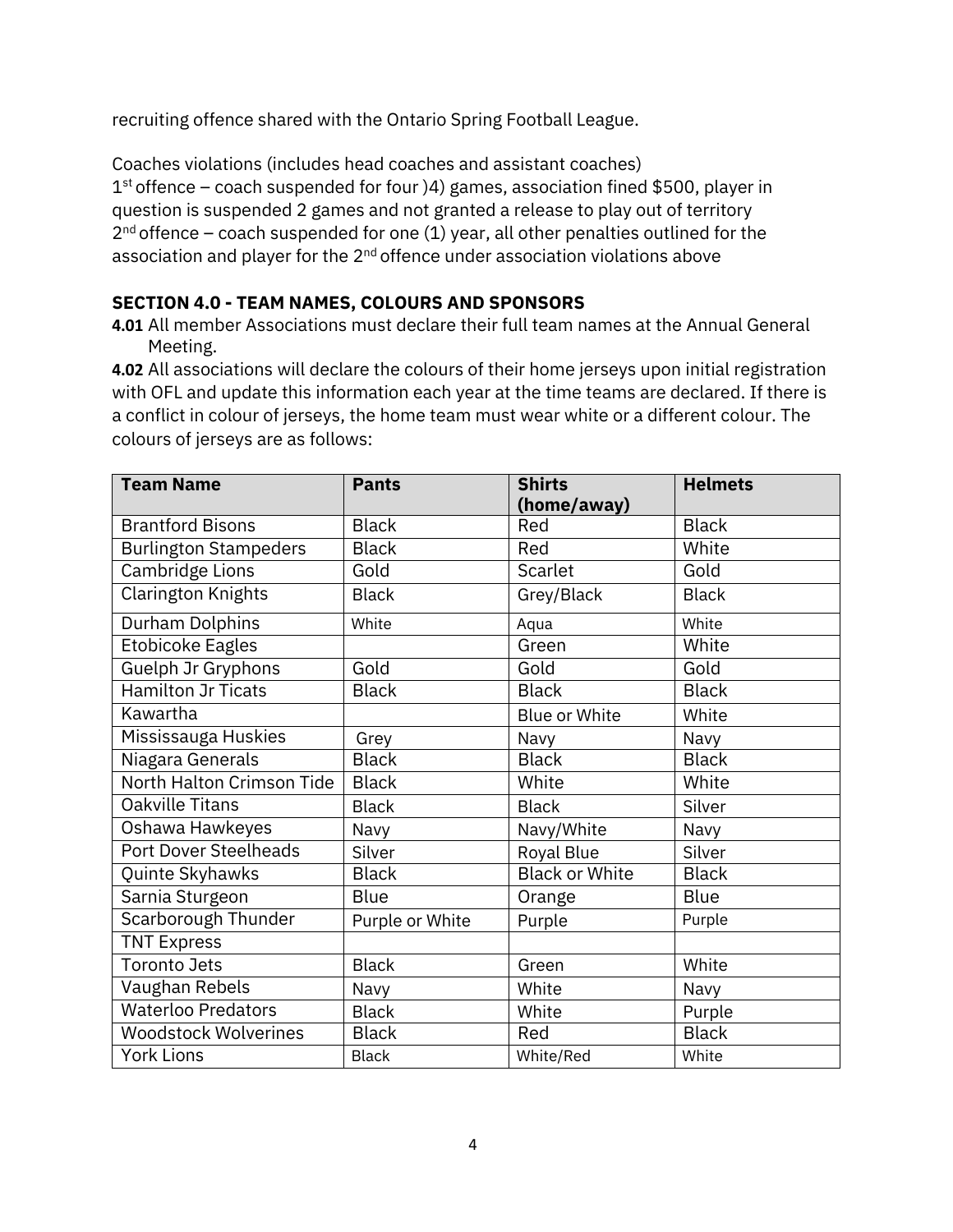**4.03** When a new association registers with OFL it will register its colours, which must be different than those already in use by existing association members unless approved by the Board of Directors.

- **4.04** Teams wishing to use sponsors are permitted to use names or logos of the sponsor provided:
- a) Names do not exceed a height of 3 inches (back of jersey only)

b) Logos are not to exceed a height of 5 inches and are to appear on the shoulders or chest **4.05** If a team has two sets of jerseys, the home team must comply with visiting team's colour selection.

## **SECTION 5.0 - PLAYER ELIGIBILITY AND REGISTRATION**

**5.01** All players must first be registered with the association in which he/she plays for before registering with OFFL.

**5.02** OFFL and the associations within OFFL reserve the right to request that any player obtain a written statement from a medical doctor qualified to practice in Ontario certifying that there is no medical reason which prevents the player from participating in the game of tackle football. In the event a medical certificate is requested, a player may not register with OFFL, or if registered, continue to practice or play for a OFFL Member Club unless and until the requested certificate has been received by OFFL or the Member Club confirming there is no medical reason preventing the player from participating in the game of tackle football. A copy of all such certificates shall be given to the OFFL Registrar for filing as soon as possible after having been received.

**5.03** The ages and divisions of play approved by the OFFL are:

| AGE (including birth year for the 2021<br>season)       |
|---------------------------------------------------------|
| Under 8 (born 2014 or 2015)                             |
| Under 10 (born 2012 or 2013)                            |
| Under 12 (born 2010 or 2011)                            |
| Under 14 (born 2008 or 2009)                            |
| Under 16 (born 2006 or 2007) – if no high<br>school     |
| Under 18 (born 2003, 2004 or 2005) if no<br>high school |
|                                                         |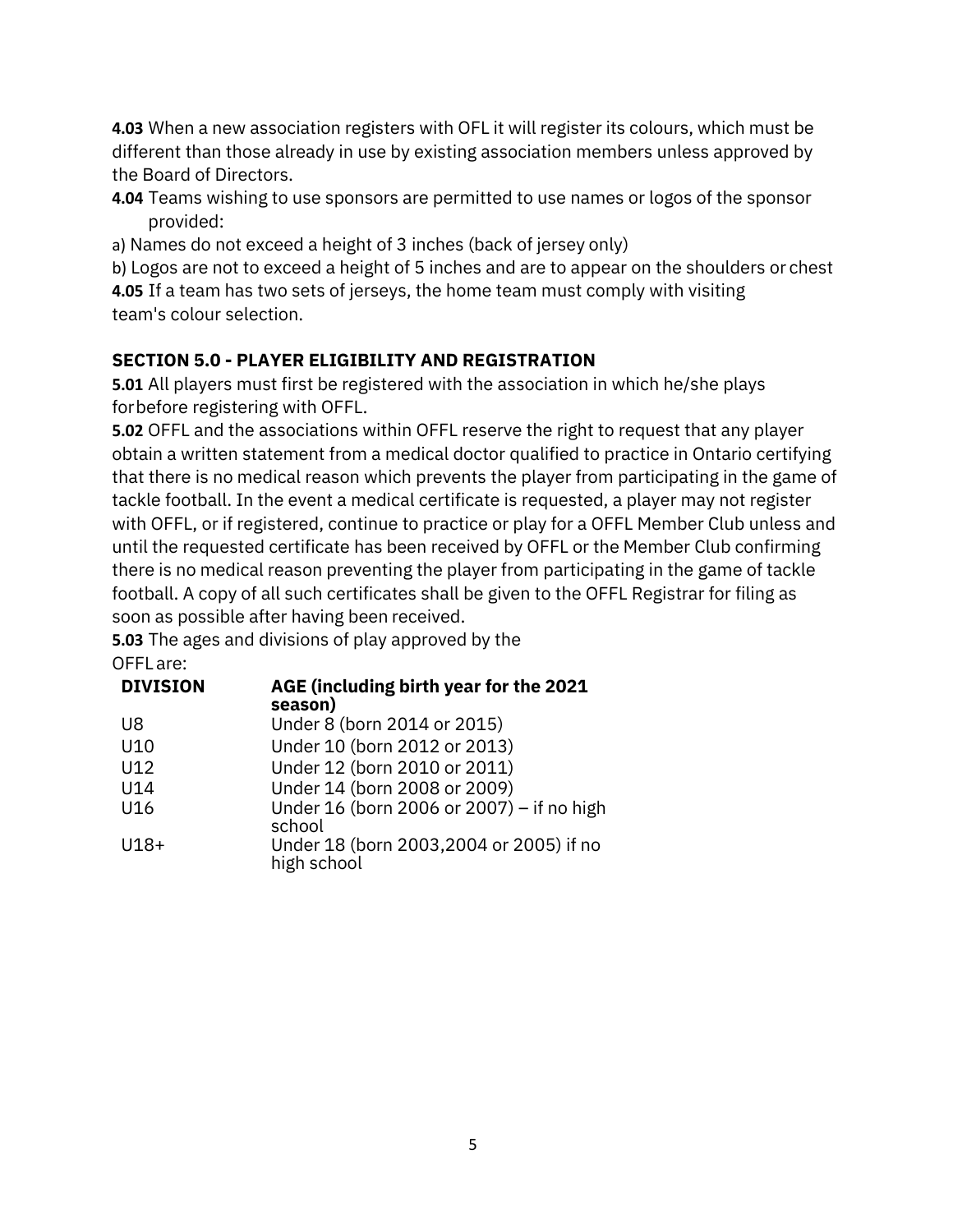**5.04** A player's age is determined as at midnight of December 31st of the current playing season.

**5.05** Ages are to be verified by birth or baptismal certificate or registration, naturalization papers, Ontario Health Card with photo or valid passport.

**5.06** Each player must have two copies of their picture at registration which will remain with the Associations with OFFL's Registrars. Pictures supplied must be current, recognizable in a clear and visible photo, color preferred.

**5.07** The registration cutoff will be Sunday midnight of the third week of the current playing season and thereafter no further registration is possible and none will be accepted unless:

- a) Additions are necessary to maintain roster size as at Sunday midnight of the third week
- b) The added player(s) is eligible to play at least three (3) regular season games before the playoffs.

**5.08** OFFL prefers a valid driver's license of a guardian or parent for residency. Failing a driver's license, OFFL will accept an OHIP card or current utility bill. This issue will be dealt with at OFFL level, not at field level.

**5.09** Players may play up a division if he/she is within one year of the age requirement of that division with written permission from a parent or guardian. These players must be in their last year of eligibility for their own division (from age standpoint) and under no circumstance may a player play down a division from the one for which he/she is registered. Once a player has dressed for or participated in any way in 3 or more games in the upper division, the player must remain in the upper division for the balance of the season including playoffs. Such action must also be approved by Football Ontario **5.10** Member Clubs may at their discretion create an U10 team that is made up of players at the U8 and U10 age level if that association is not able to field U10 team with sufficient players in the U10 age group.

## **SECTION 6.0 - SEASON SCHEDULE**

**6.01** Playing dates of importance include:

- a) The regular and play-off season for will be completed by the second weekend in November.
- b) The first game for the divisions shall be played no sooner than the second weekend of August.
- c) Games will be scheduled and played on weekends and holiday Mondays.

d) The scheduler may schedule other mid-week games, but only if necessary to complete a schedule.

**6.02** Starting times and dates are subject to change by mutual agreement of the center Presidents involved and the scheduler's approval.

**6.03** Any team not on the field and ready to play 15 minutes after the scheduled kick-off or after any delay in the previous game may default the game at the Board of Directors discretion. If there are delays due to transportation issues the registrar will be notified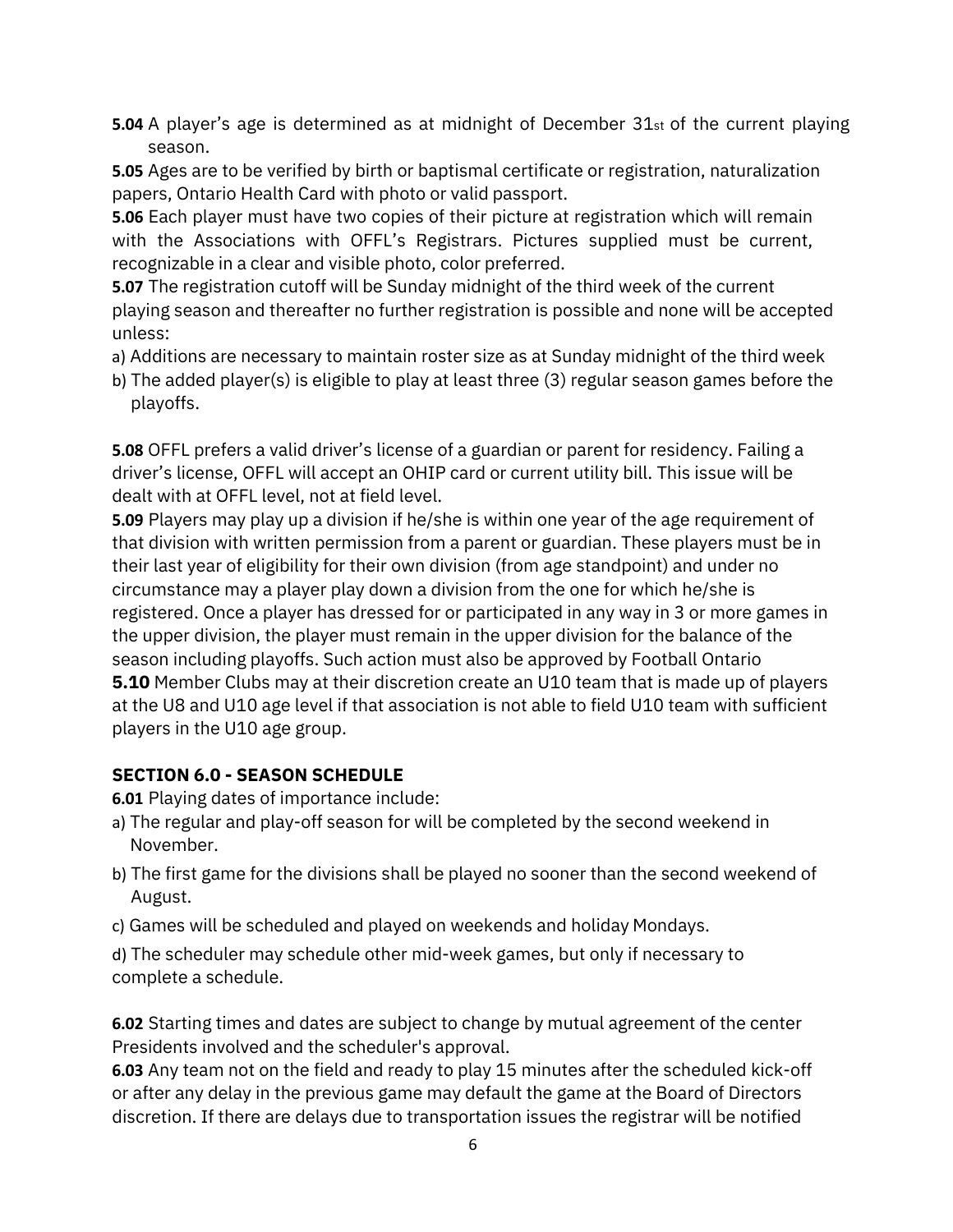immediately and will communicate with the home team. If it is possible the game will be played unless there are field restrictions. Registrar and or President's decision is the final as to whether the game will be played. Referee`s do not have the final decision is this matter.

**6.04** Playoffs will be scheduled with the following items of notes:

a) All Season finals will be played as a triple-header at a site to be determined by the Board of Directors if applicable.

b) Championship Days will be held at a field agreed to by the Board of Directors. Neutral officials will be used with no official officiating more than two games.

c) Officials should be advised of overtime procedures for Playoff and Championship games as follows: *"In the event that the score is tied at the end of the second half of a game each team will be given the opportunity to score using the following procedure. The first team, as determined by a coin toss, shall scrimmage the ball at the opponent's 35-yard line, and may advance by consecutive series of downs until it makes a score or loses the possession. The second teams will then scrimmage at the same 35 yard line and proceed as above. If the score is still tied the procedure shall be repeated until a winner is declared after both teams have had equal opportunities."* White Book Rules

**6.05** Ties for playoff positions will be broken by the following formula:

- a) Head to head (wins/loses).
- b) Head to head (total point differential).
- c) Total points for and against (no more than 15 point spread per game) with common opponent.
- d) Flip of coin (tie for 1st and 2nd only).

e) If a tie for the final play-off position cannot be resolved by criteria a, b, orc, then a qualification game will be held. In this case the flip of a coin will determine home field.

**6.06** Protests must be addressed using the following process:

1. All protests must be lodged by phone with the Registrar by an Association Executive member (other than the coaches involved) within 24 hours of the game having been completed.

- 2. Protests must be followed by a letter and a cheque for \$100.00 dated within 5 days of the game.
- 3. Protest cheque is not refundable if the protest is lost.

4. Any Executive member of the League's Board of Directors cannot be a member of the protest committee if their team is involved in the protest.

**6.07** Every effort must be made to play each scheduled game and in the event of a game not played, every effort is made to reschedule. In the case of a default:

a) Defaulting team is responsible for their costs and those of their opponent with receipt backup.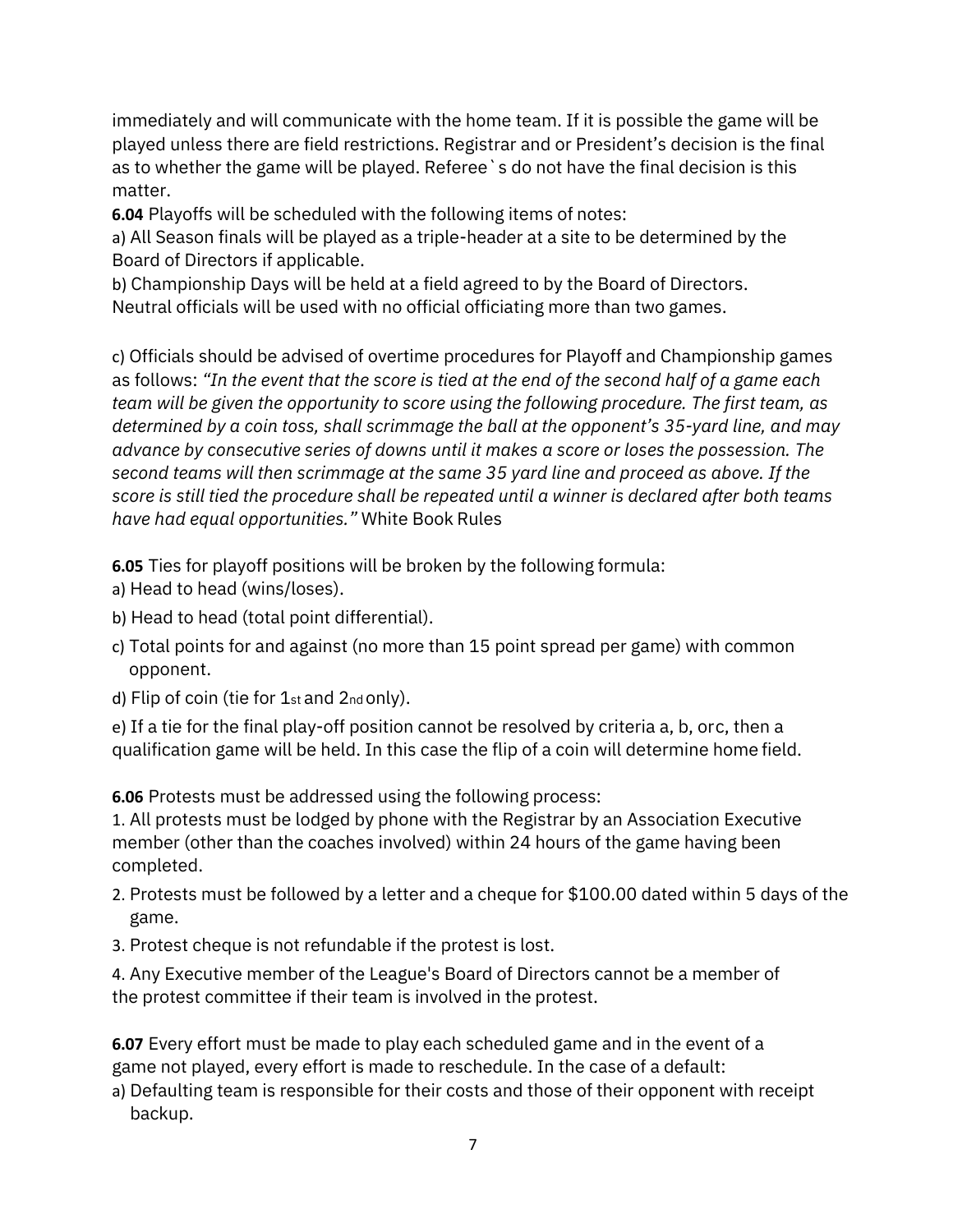b) If either team fails to notify the opponent team of a cancellation, 72 hours in advance of the scheduled game time, the team that fails to notify shall be responsible for the direct incurred costs of the opponent for that game and any extra direct incurred costs of the opponent for the re- scheduled game. The costs will be determined based on receipts provided by the opponent. The 72- hour Cancellation is not applicable due to any act of God, such as, but not limited to flooding or act of vandalism. The canceling center may be asked to provide confirmation of said cancellation.

c) If the teams are notified in time (72 hours prior to game time) the game will be rescheduled without penalty.

d) Any team that intentionally defaults a game is automatically eliminated from postseason play upon a majority vote of the Board of Directors and the standings are adjusted accordingly. The member club may also be subject to a fine of up to \$1,000 if a team does not show up for a league scheduled game without prior communication to the league and approval from the league.

e) The score of a defaulted game is 6-0.

**6.08** Member organizations are prohibited from charging admission, parking or gate fees to their games during the OFFL season. There are two exceptions where gate fees are permitted:

a) Member clubs are permitted to charge a gate fee for games on long weekends (Labour Day and Thanksgiving)

b) The league is permitted to charge a gate fee for all Championship games.

Gate fees are limited to \$5 maximum per adult (players, coaches, children 13 and younger, and seniors 65 and older are to be admitted free of charge for all games). Any club planning to charge fees on long weekends must notify the league and any visiting club well before the games are scheduled.

## **SECTION 7.0 - RESCHEDULING OF GAMES**

**7.01** When an OFFL game requires re-scheduling it is responsibility of the HOME team to negotiate a suitable date with the visiting team. It is then the HOME team's Association President's responsibility to notify the Scheduler or League President. The Scheduler or League President will then confirm this information with the visiting team's Association President.

**7.02** Both associations are urged to arrange to play the outstanding game at a mutually agreeable date. Should no date be mutually agreeable within three (3) days of the original game, the Scheduler or League President may set the date at his/her discretion or form a committee to help do so. In the event the Scheduler or League President's team is involved, an appropriate League Executive must deal with the issue. **7.03** In normal circumstance the Home team shall maintain their home field advantage. Any additional costs incurred by either team will be dealt with on an individual basis